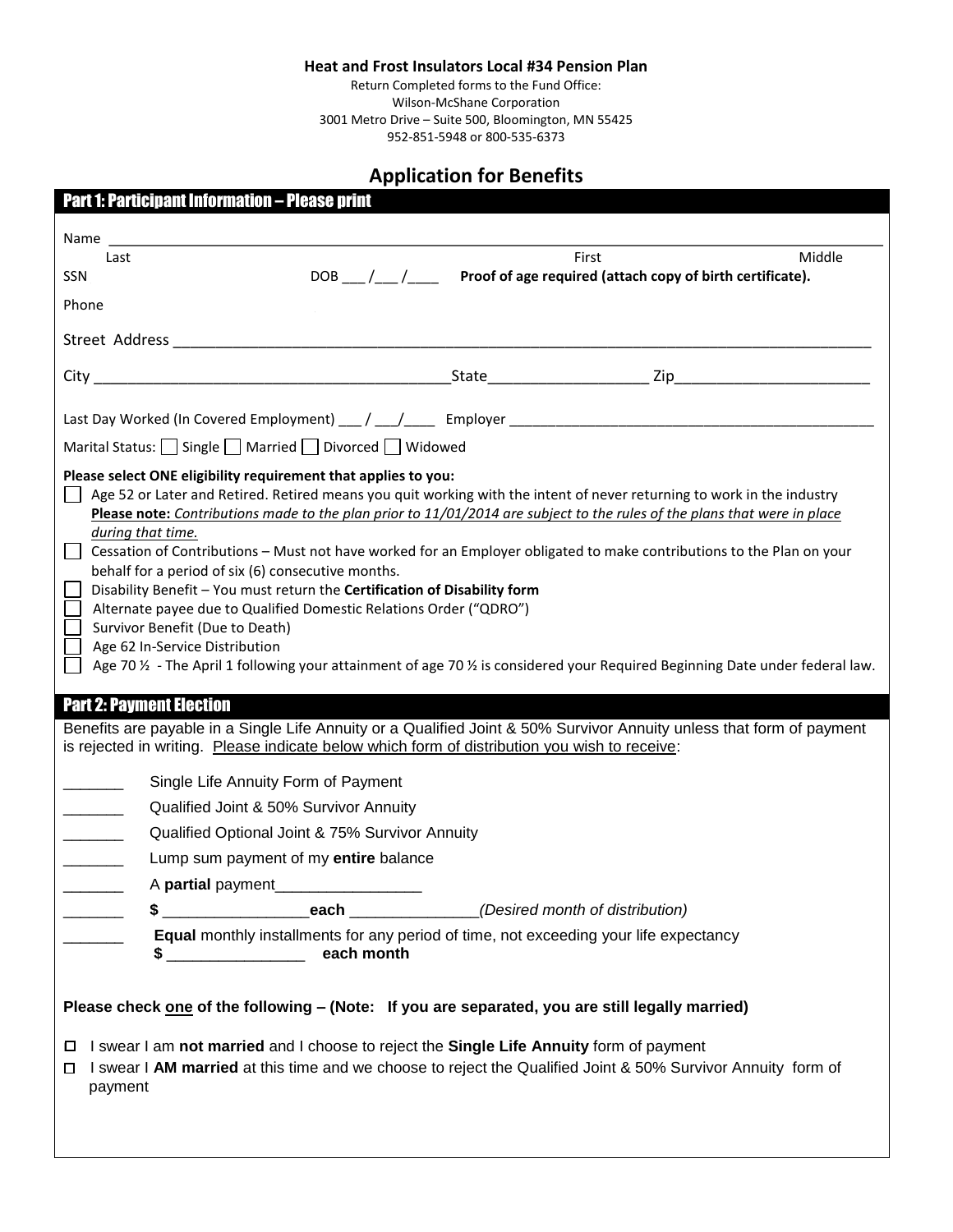| Employee Statement: I understand that by rejecting the Qualified Joint & 50% Survivor Annuity form of payment, no<br>benefits will be paid to my spouse by this Plan after my death, unless I elect another form of payment that may provide<br>such benefit. I swear that the person co-signing this document is my legal spouse.                                                                                                                                                                                                       |  |  |
|------------------------------------------------------------------------------------------------------------------------------------------------------------------------------------------------------------------------------------------------------------------------------------------------------------------------------------------------------------------------------------------------------------------------------------------------------------------------------------------------------------------------------------------|--|--|
| Under the Qualified Joint & 50 Survivor Annuity, the monthly payments will be made to you as long as you are living. If you die<br>before your spouse, monthly payments will continue to be paid to your spouse in the form of a Survivor Annuity. These<br>payments will stop when the spouse dies. The amount of the monthly benefit to the surviving spouse will be 50% of the annuity<br>payment made while both spouses are alive. If you have further questions about this distribution option, please contact the<br>Fund Office. |  |  |
| Please check ONE of the following<br>I am married and I hereby swear that the person co-signing the attached waiver form is my current legal spouse.<br>I hereby swear that I am not legally married at this time or subject to a judgment by reason of divorce or separation.<br>I hereby swear that I am unable to locate my spouse. (Additional proof or information is needed if you check this box.)                                                                                                                                |  |  |
| <b>ELECTION OPTION A: DIRECT ROLLOVER</b><br>If you wish to rollover all or part of your distribution, complete this section.                                                                                                                                                                                                                                                                                                                                                                                                            |  |  |
| I hereby authorize a Direct Rollover of _____% of the portion of the distribution which is qualified as an eligible rollover<br>distribution. I authorize a Direct Rollover to another financial institution.                                                                                                                                                                                                                                                                                                                            |  |  |
| Send check to me (made payable to the financial institution) and I will send to rollover institution<br>Send check directly to rollover institution                                                                                                                                                                                                                                                                                                                                                                                      |  |  |
| This is (please check one):<br>A qualified retirement Plan<br>A (IRA) Traditional Individual Retirement Account<br>A Roth Individual Retirement Account                                                                                                                                                                                                                                                                                                                                                                                  |  |  |
|                                                                                                                                                                                                                                                                                                                                                                                                                                                                                                                                          |  |  |
|                                                                                                                                                                                                                                                                                                                                                                                                                                                                                                                                          |  |  |
| <b>ELECTION OPTION B: DIRECT PAYMENT TO YOU</b><br>If you want all or part of your distribution paid directly to you, complete this section.                                                                                                                                                                                                                                                                                                                                                                                             |  |  |
| I authorize a Direct Payment to ME. I understand the money I receive directly will result in a mandatory deduction of 20%<br>for federal income tax withholding. I may also be liable for state income tax and an early withdrawal penalty as detailed<br>on the enclosed Special Tax Notice.                                                                                                                                                                                                                                            |  |  |
| **PLEASE READ**                                                                                                                                                                                                                                                                                                                                                                                                                                                                                                                          |  |  |
| If you would like to receive your payment via direct deposit to your bank account, you must contact John Hancock<br>directly at 1-833-38UNION during the hours of 8:00 AM - 10:00 PM ET whenever the stock market is open or via<br>their website at www.myplan.johnhancock.com to provide your banking information.                                                                                                                                                                                                                     |  |  |
|                                                                                                                                                                                                                                                                                                                                                                                                                                                                                                                                          |  |  |
| <b>Signature:</b>                                                                                                                                                                                                                                                                                                                                                                                                                                                                                                                        |  |  |
| X.<br><b>Participant Signature</b><br>Date                                                                                                                                                                                                                                                                                                                                                                                                                                                                                               |  |  |